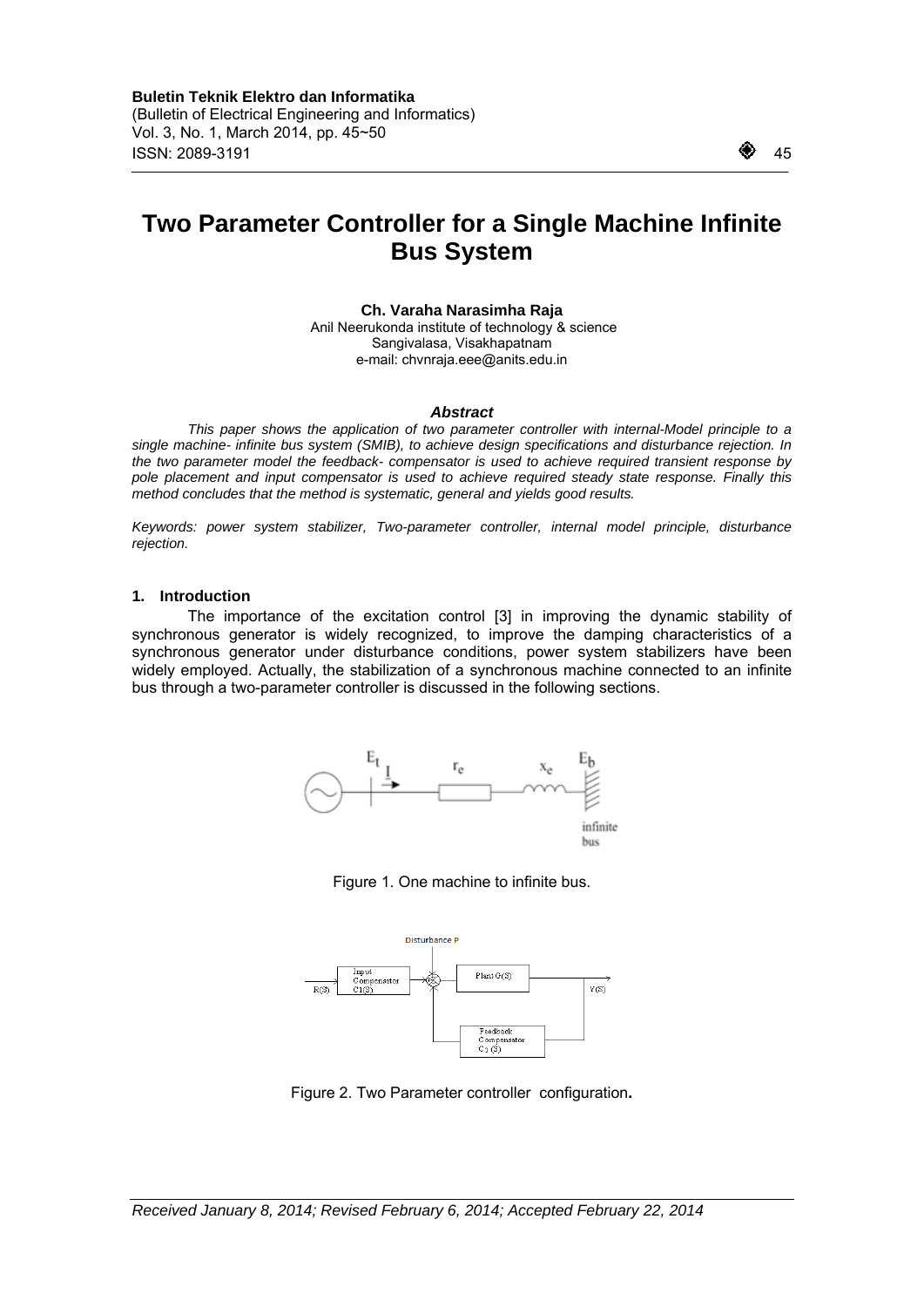is a need of two-parameter control. A previous article by Chen [1] in IEEE Control Systems Magazine discussed some basic issues in the design of two- parameter controller and showed how to solve pole zero assignment and model matching by solving set of linear algebraic equations. If this twoparameter controller is applied to SMIB, meets all the specifications by tracking the reference input with large error for a disturbance occurred in the plant.

In order to deal with noise and disturbance by tracking reference input with zero steady state error two-parameter controller with internal model principle design [2] is applied to SIMB.

#### **2. Two Parameter Controller Design Procedure**

The two-parameter controller configuration which is shown in Fig. 2, where G(s) is plant transfer function,  $C_1(s)$  and  $C_2(s)$  are the two compensators, the two compensators will be chosen to have same denominator and have the form

$$
C_1(s) = L(s)/A(s).
$$
  
\n
$$
C_2(s) = M(S)/A(S).
$$
\n(1)

Where L(S), M(S) and A(S) are polynomials to be determined. We will now discuss the implementation of an implementable transfer function in the two-parameter configuration. The transfer function from Y to R is

$$
Y(S)/R(S) = N(s)L(s)/[A(s)D(s)+M(s)N(s)]
$$
  
= N<sub>0</sub>(s)/D<sub>0</sub>(s)=G<sub>0</sub>(s) (2)

Assume G(s) to be strictly proper; given G(S)=N(s)/D(s), where N(s) and D(s) are co-prime and the degree of  $N(s)$  is less than the degree of  $D(s)$  that is equal to 'n', now the design procedure for the implementation of the overall-transfer function is as follows:

Step 1**:** compute the following rational function

$$
G_0(s)/N(s) = N_0(s)/D_0(s)N(s) = N_p(s)/D_p(s)
$$
\n(3)

Where N<sub>o</sub>(s) and D<sub>o</sub>(s) are coprime, if  $N_0(s)$  and D<sub>0</sub>(s) are coprime, common factors may exist only between  $N_0(s)$  and N(S) cancel all common factors between them.

Step2: If degree of  $D_0(s) = p < 2n-1$ , introduce an arbitrary polynomial E(s) of degree 2n-1-p. Because this polynomial will be cancelled in the design, its roots should be chosen inside an acceptable pole zero cancelation region. If deg of  $D_p(s) = p$ , set  $E(s)=1$ . In most applications we have deg  $D_n(s) \leq 2n-1$ . The case in which deg  $D_n(s) > 2n-1$  is not considered. If G(s) is bi-proper i.e., deg  $N(s)$  equals to deg  $D(s)$ , then the above procedure in step 2 is modified as if deg  $D<sub>n</sub>(s)$  $= p < 2n$ , introduce an arbitrary polynomial  $E(s)$  of degree (2n-p). Step 3: Rewrite Eq. (3) as

$$
G_0(s) = [N(s)N_p(s)]/D_p(s)
$$
  
= N(s)[N\_p(s)E(s)]/[D\_p(s)E(s)] (4)

Comparison of Eq. (2) and (4) yields the following

$$
L(s) = N_p(s)E(s)
$$
\n<sup>(5)</sup>

$$
A(s)D(s)+M(s)N(s)=D_p(s)E(s)=F(s)
$$
\n(6)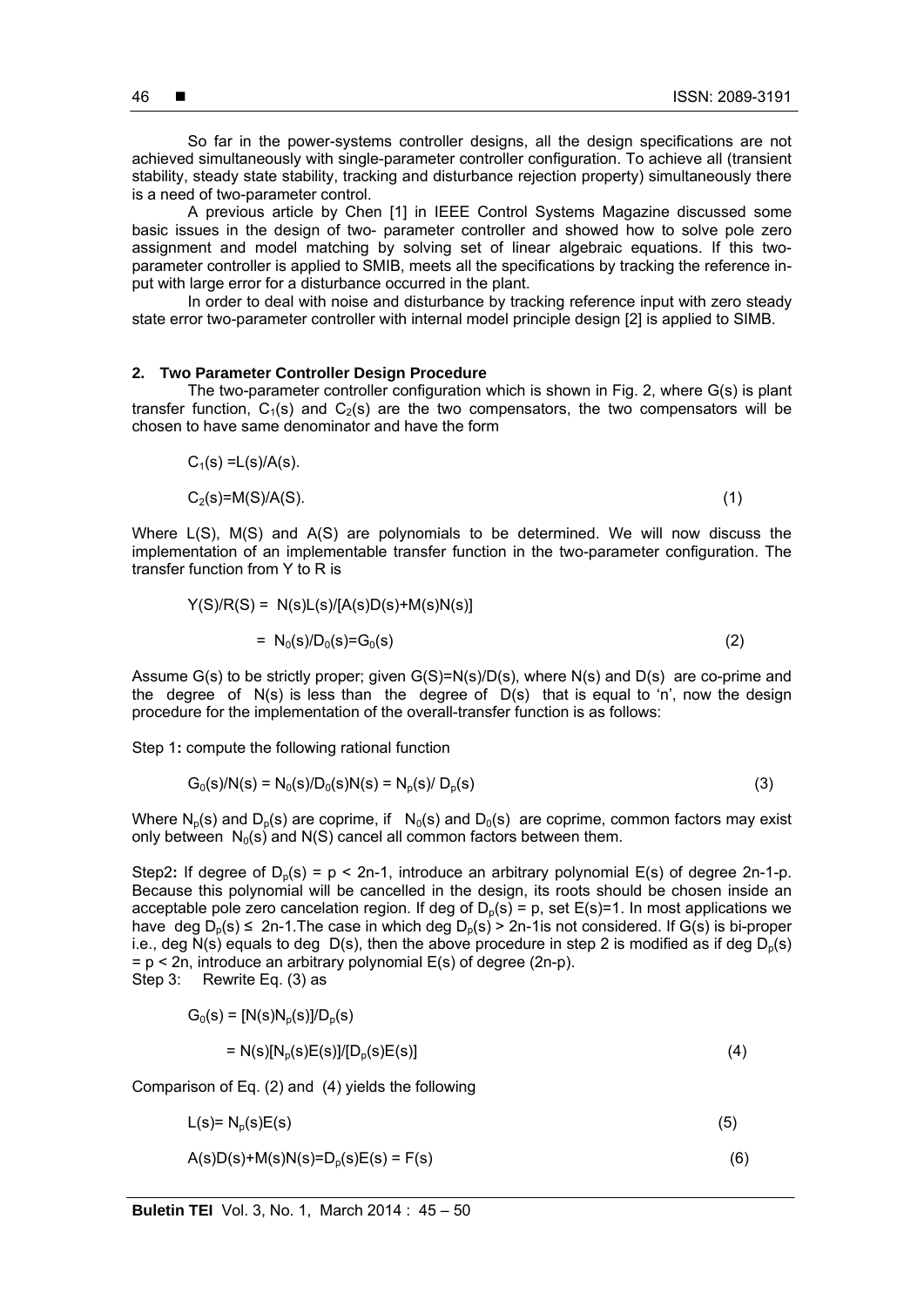The degree of  $F(s)$  is the sum of the degrees of  $D_p(s)$  and  $E(s)$ , and equals to 2n-1. The degree of the denominator A(s) of the compensator is n-1.The polynomial equation in (6) can be solved directly using polynomial manipulation. It is, however, complicated we shall now solve it by matching coefficients. Matching coefficients leads directly to solving a set of linear algebraic equations. Now write polynomials A(s),D(s),F(s),M(s) and N(s) explicitly as

 $N(s) = N_0 + N_1 s + \ldots + N_n s^n$ ,  $N_n = 0$  $D(s) = D_0 + D_1 s + \dots + D_n s^n$ ,  $D_n \neq 0$  $A(s) = A_0 + A_1s + \ldots + A_{n-1}s^{n-1}$  $L(s) = L_0 + L_1 s + \dots + \dots + L_{n-1} s^{n-1}$  $M(s) = M_0 + M_1 s + \ldots + \ldots + M_{n-1} s^{n-1}$  $F(s) = F_0 + F_1s + \ldots + \ldots + F_{2n-1}s^{2n-1}$ 

The solution of eq. (6) and  $L(s)$  in eq. (5) will then implement  $G_0(s)$ . These are the reasons for introducing  $E(s)$  in eq. (4) if we don't introduce  $E(s)$ , the compensators  $M(S)/A(S)$  computed from eq. (6) may not be proper. However, if we introduce E(s) as suggested in step 2, then both M(S)/A(S) and L(S)/A(S) will be proper, and the resulting system is well posed. Thus the introduction of E(s) in the design procedure is crucial. The design involves pole zero cancelations. The canceled poles are the roots of E(s), which are chosen by the designer. Thus, if  $G_0(s)$  is stable and  $E(s)$  is Hurwitz, then the system is totally stable

# **2.1. Implementability Conditions**

Consider a plant with proper transfer function

$$
G(s) = N(s)/D(s)
$$

Then  $G<sub>0</sub>(s)$  is implementable if and only if,  $G<sub>0</sub>(s)$  is stable and  $G<sub>0</sub>(s)/G(s)$  is stable and proper.

# **2.2. Alternative Implementability Conditions**

Consider a plant with proper transfer function  $G(s) = N(s)/D(s)$ . Then  $G_0(s)$  is implementable if and only if.

- (1)  $D_0(s)$  is Hurwitz
- (2) The deg of  $D_0(s)$  minus the degree of  $N_0(s)$  is greater than or equal to the degree of  $D(s)$ minus the degree of N(s) (pole-zero excess inequality).
- (3) All closed right of plane zeros (including the imaginary axis) of N(s) are retained in  $N_0(s)$ (retainment of non minimum phase zeros).

# **2.3. Two Parameter Controller With Internal Model Principle**

Consider the two-parameter controller configuration shown in Fig. 2 the system is sad to achieve step disturbance rejection if output due to any step disturbance with an un- known amplitude approaches zero as time becomes infinite. Let H(s) be the transfer-function from disturbance p to output y then we have

$$
H(s)=N(s)A(s)/[A(s)D(s)+M(s)N(s)]
$$

Using the final-value theorem it can be readily shown that the system achieves step disturbance rejection if and only if  $H(0)=0$ , generally  $N(0)$  is not zero thus the only way to achieve  $H(0)=0$  is to make A(0)=0. This can be achieved by increasing degree of the two parameter controller [2]. If the degree of the compensator is not increased then the polynomial A(s) which is uniquely determined by Eq. (6) and we have no freedom in assigning  $A(0) = 0$ .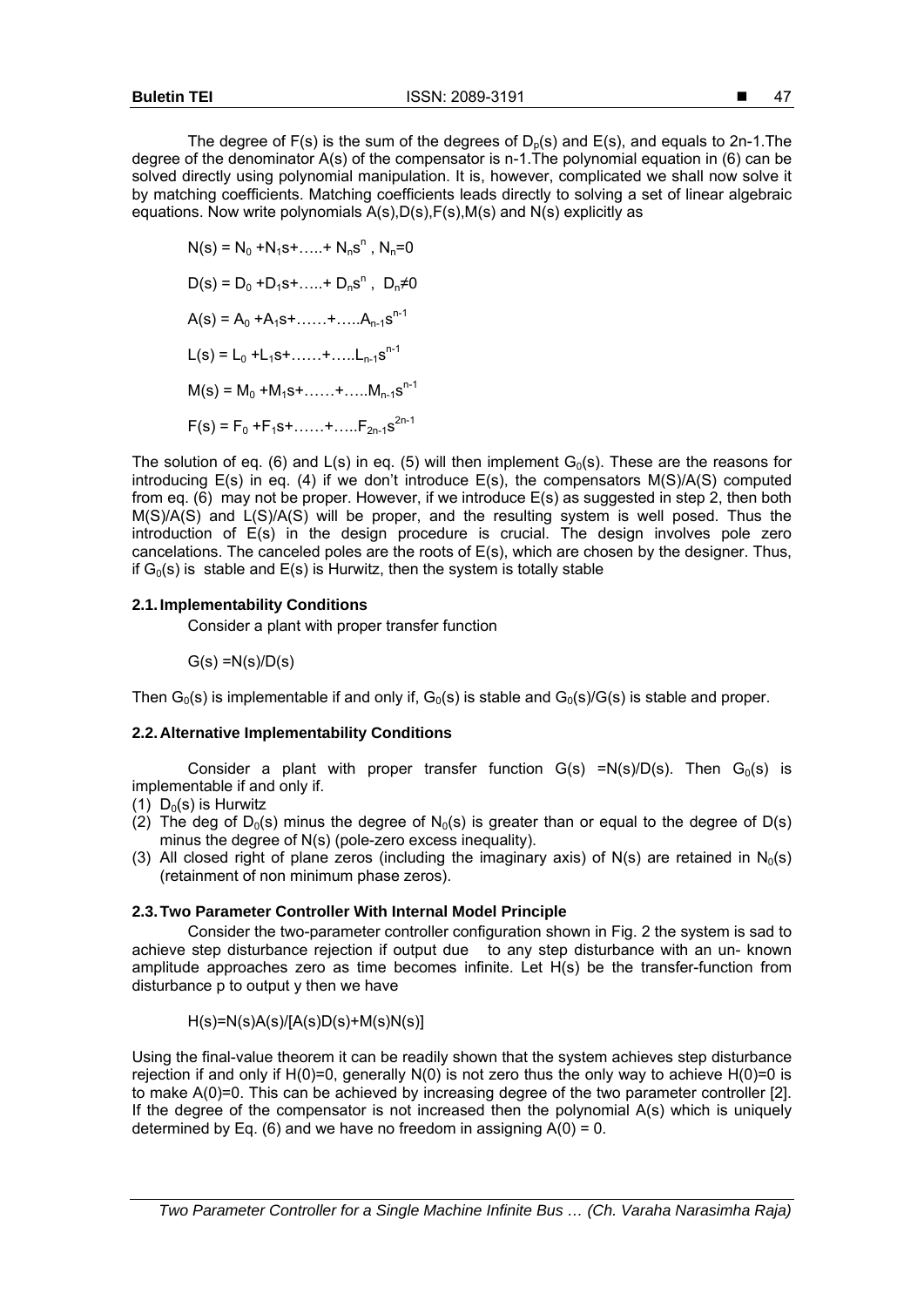# **3. Choice of Over All Transfer Function**

From the discussion in the preceding sections, we see that once an overall transfer function is chosen, the rest of the design is rather straight forward. There four the crux of the design is how to choose an overall transfer function. This choice appears to be based on the concept of dominant poles, Minimization of the integral of time multiplied by absolute error (itae) and Quadratic performance index method. The choice of method prefers to choose over all transfer function  $G_0(s)$  is discussed by chi-Tsong [2], in this paper dominant pole technique is employed to choose overall transfer function.

#### **4. Blok Diagram Representation of SMIB System**

The block diagram of SMIB in figure 3 is taken from the reference [3], where armature resistance and saturation are neglected, and the mechanical power in-put is assumed to be constant. The linearized model parameters k1 to  $k_6$  vary with the operating point, with the exception of  $k_3$ .



Figure 3. Small perturbation block diagram of SMIB

**Where** 

∆Te,∆Tm=electrical and mechanical torques respectively,

D=damping factor, H=inertia constant, M=inertiacoeffi- cient=2H(sec),  $T^1_{\text{d0}}$ =field open circuited time constant,

 $K_A$ ,  $T_A$ =AVR time constant respectively.

# **5. Two Parameter Controller Design For SMIB**

The parameter values of SMIB are considered [3],  $K_A$ =200,  $K_1$ =1.1272,  $K_2$  =1.152,  $K_3$ =0.36,  $K_4$  =1.6089,  $K_5$  =-0.0745,  $K_6$  =0.4177,  $T_A$  =0.05. The un-compensated SMIB system transfer function is

$$
G(s) = \frac{\Delta \delta}{\Delta V_{ref}}
$$
  
= 
$$
\frac{-28950}{s^4 + 20.46s^3 + 330.2s^2 + 857.9s + 14150}
$$

Above un-compensated system is unstable one. By using the procedure presented in section-II we shall find  $A(s)$ ,  $M(s)$  and  $L(s)$  so that the transfer function from Y to R in Fig. 2 is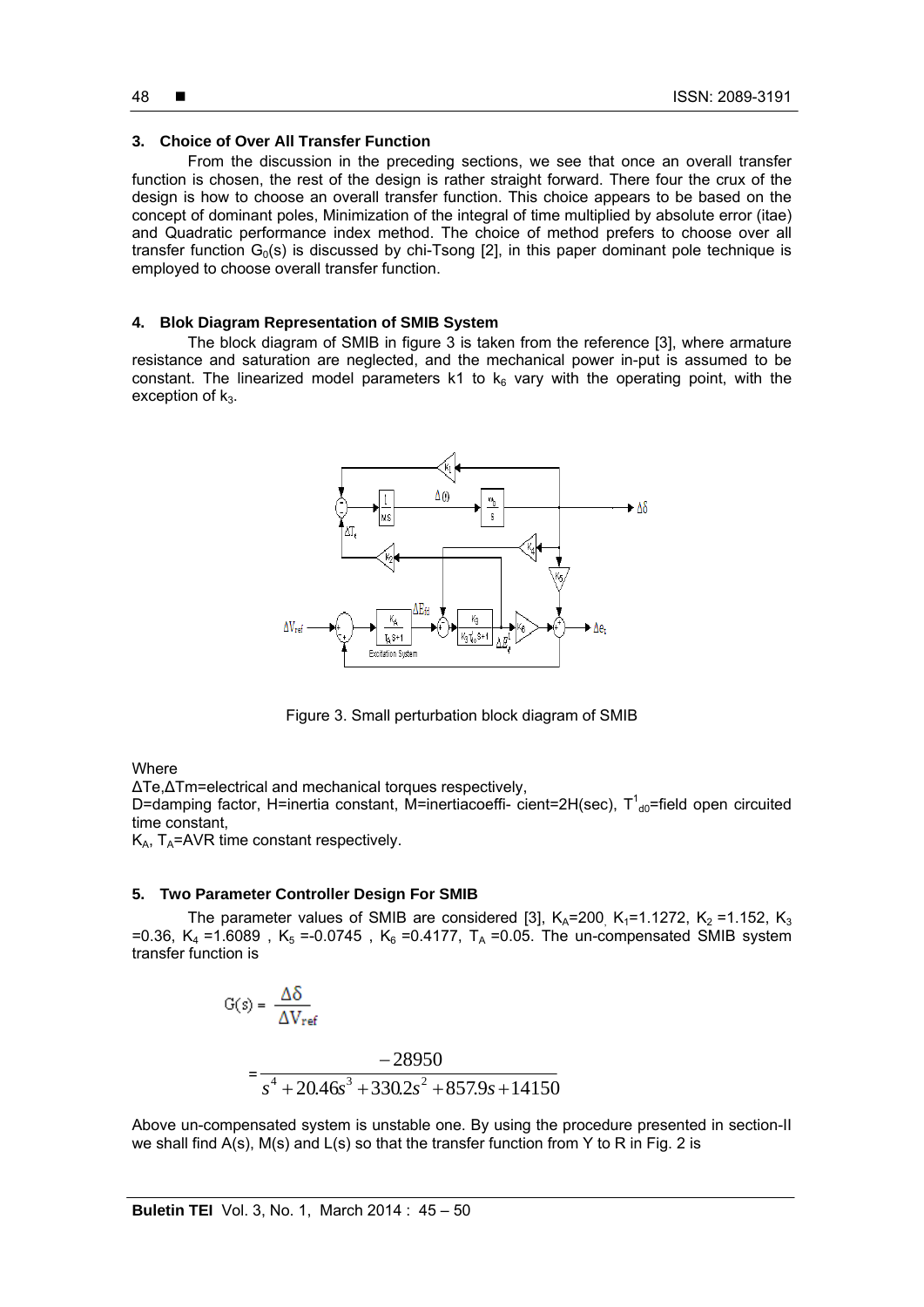$$
G_0(s) = \frac{480}{s^4 + 19s^3 + 134s^2 + 416s + 480}
$$

Choose the degree of compensator to 4 [2]. Arbitrarily, We Choose  $E(s) = (s+10)^4$ . This polynomial will be cancelled in design. In the literature, it is suggested that canceled poles be chosen three or four times faster than the poles of  $G_0(s)$ . By solving eq. (6) and from eq. (5) the compensator parameters are obtained, the solution is

$$
L(s) = 480(s+10)^{4}.
$$
  
\n
$$
M(s) = (0.4801 + 0.7306s - 0.1944s^{2} + 0.0156s^{3} + 0.0014s^{4})10^{6}
$$
  
\n
$$
A(s) = (0.2509s - 1.0864s^{2} - 0.116s^{3} - 0.0029s^{4})10^{6}
$$

These compensators will then implement  $G_0$  (s).

# **6. Simulation and Results**

Simulations are first carried out on un-compensated system for a step input, response is observed shown in Figure 4 which is increasingly oscillatory.



Figure 4. Response of an un- compensated system.



Figure 5. Response for a disturbance, without using internal model-principle design